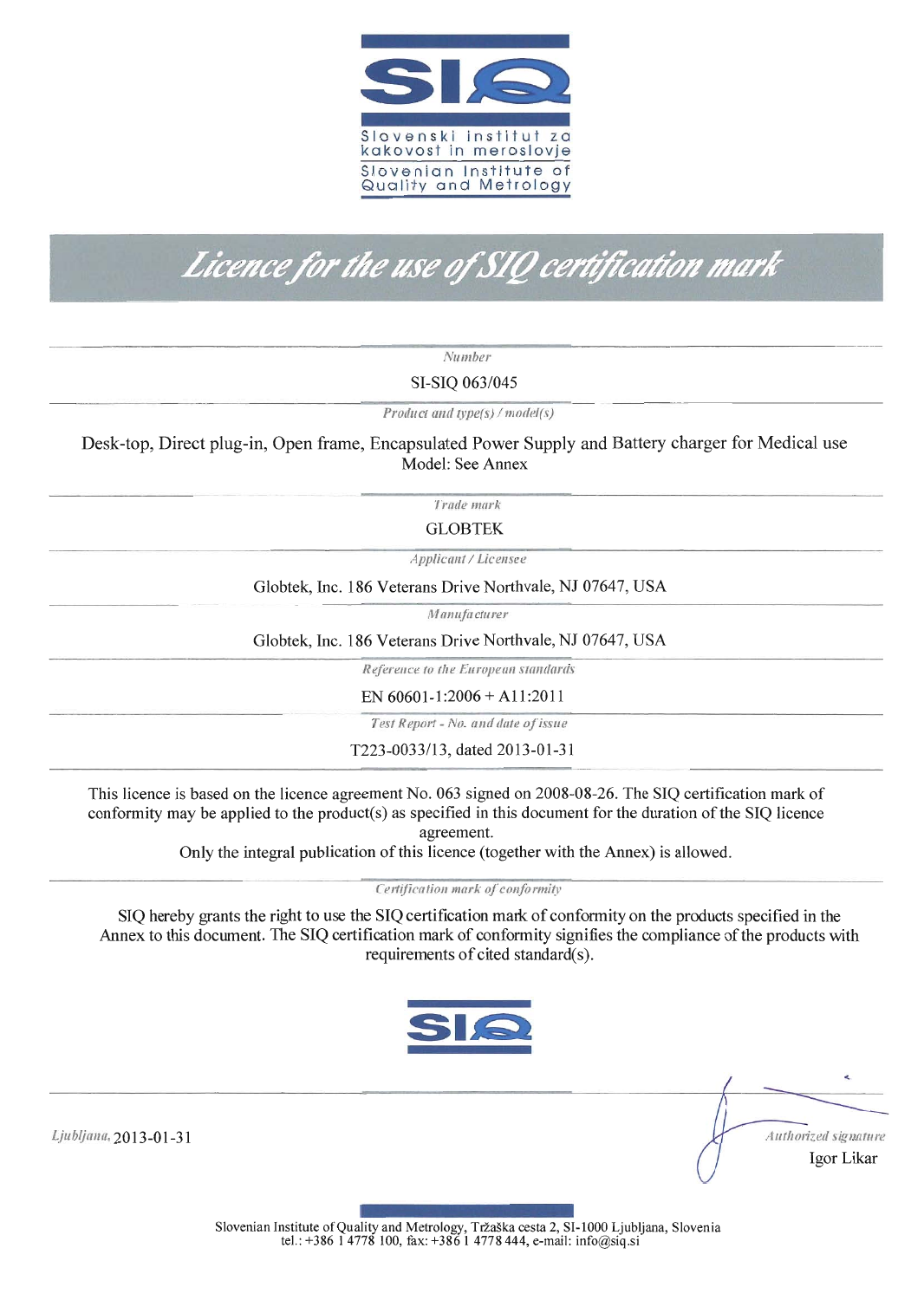*St. I No.*



1 of 13

*Stran I Page*

#### **ANNEX to the Licence for the use of SIQ certification mark No. SI-SIQ 063/045**

#### **1. Specification of the certified product**

*trade mark:*

*product:*

*model:*

Desk-top, Direct plug-in, Open frame, Encapsulated Power Supply and Battery charger for Medical use GLOBTEK GT(M or -)91120-3007.5-2.5-AB GT(M or -)91120-3007.5-X.X-AB GT(M or -)91120-3010.5-X.X-AB GT(M or -)91120-3010.5-X.X-AB GT(M or -)91120-3014.5-X.X-AB GT(M or -)91120-3019.5-X.X-AB GT(M or -)91120-3024-X.X-AB GT(M or -)91120-3036-X.X-AB GT(M or -)91120-3048-X.X-AB GTM91128LI1CEL GTM91128LI2CEL GTM91128LI3CEL

#### **2. Technical data**

| <i>Input Rating:</i>   | 100-240 V $\sim$ ; 50-60 Hz; 0,7-0,3 A |
|------------------------|----------------------------------------|
| <i>Output Ratings:</i> | See table below:                       |

| <b>Model name</b>             | <b>Output voltage [DC]</b> | <b>Output current</b> | <b>Output</b><br>power   |
|-------------------------------|----------------------------|-----------------------|--------------------------|
| GT(M or -)91120-3007.5-2.5-AB | 5 V                        | $4,0 \text{ A}$       | 20 W                     |
| GT(M or -)91120-3007.5-X.X-AB | $5,1-7,5$ V                | $0-4,0 A$             | 22,5 W                   |
| GT(M or -)91120-3010.5-X.X-AB | $7,6 - 9$ V                | $0-3,3 A$             | 25 W                     |
| GT(M or -)91120-3010.5-X.X-AB | $9,1-10,5$ V               | $0-3,3 A$             | 30 W                     |
| GT(M or -)91120-3014.5-X.X-AB | $10,6 - 14,5$ V            | $0-2,83$ A            | 30 W                     |
| GT(M or -)91120-3019.5-X.X-AB | 14,6-19,5 V                | $0-2,0 A$             | 30 W                     |
| GT(M or -)91120-3024-X.X-AB   | $19,6-24$ V                | $0-1,6A$              | 30 W                     |
| GT(M or -)91120-3036-X.X-AB   | 24,1-36 V                  | $0-1,25$ A            | 30 W                     |
| GT(M or -)91120-3048-X.X-AB   | 36,1-48 V                  | $0-0.83A$             | 30 W                     |
| GTM91128LI1CEL                | 4,2 V                      | $1,0 \text{ A}$       | $\overline{\phantom{a}}$ |
| GTM91128LI2CEL                | 8,4 V                      | $1,0 \text{ A}$       | $\overline{\phantom{m}}$ |
| GTM91128LI3CEL                | 12,6 V                     | $1,0 \text{ A}$       | $\overline{\phantom{m}}$ |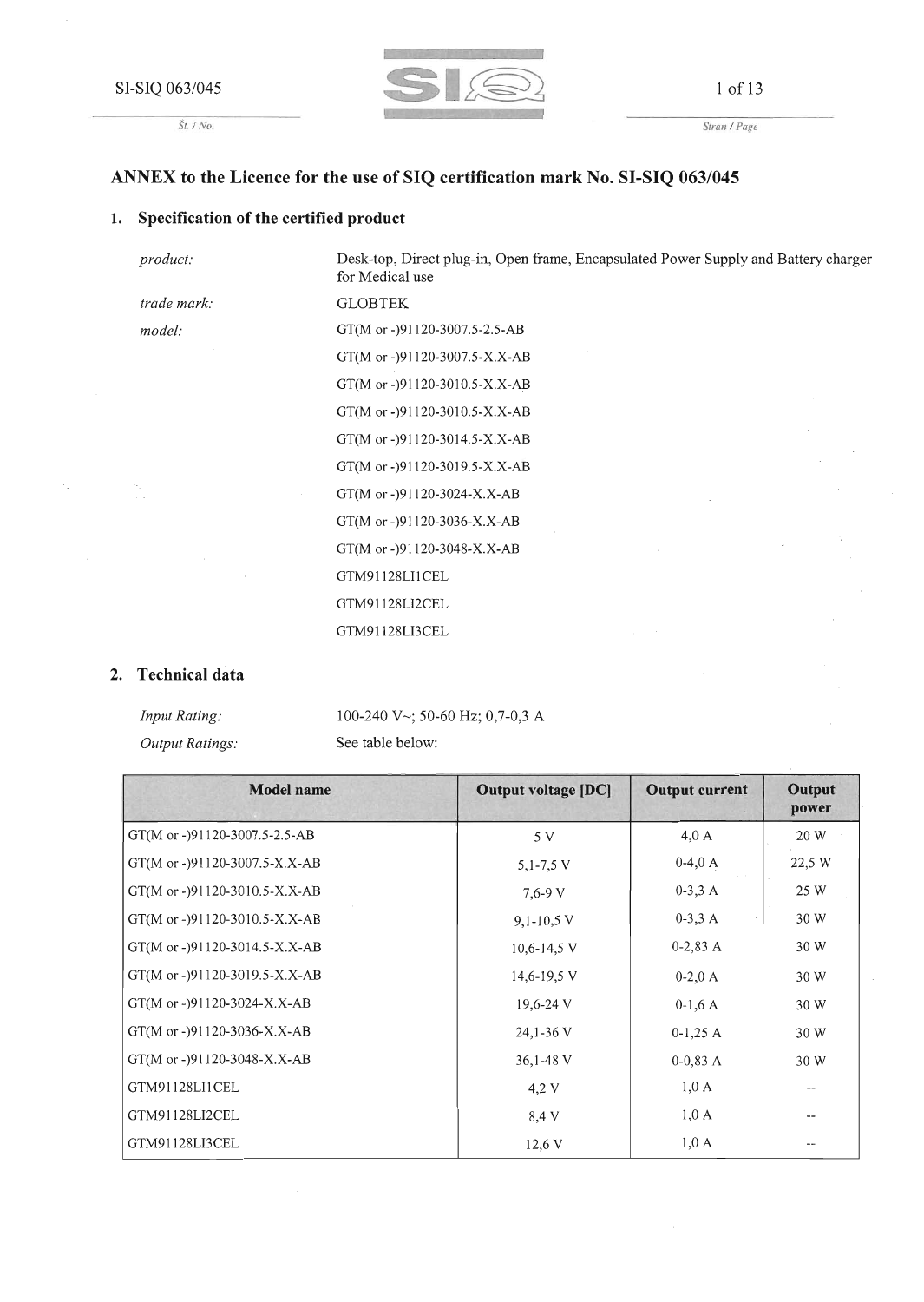





*Strall* / *Page*

#### **3. Information regarding test results and product documentation**

*test reports: product documentation:* T223-0033113, dated 2013-01-31 C20130252

#### **4. Factory location**

1) GlobTek, Inc.

186 Veterans Dr. Northvale, NJ 07647, USA

2) GlobTek (Suzhou) Co., Ltd

Building 4, No. 76, Jingling East Road, Suzhou Industrial Park, Jiangsu 215021, China

#### **5. Limitation:**

The risk management requirements of the standard were not addressed. Power supply unit or battery charger tested in this test report is only component level power supply unit or battery charger. Risk management shall be addressed to the end type medical equipment.

Power supply unit or battery charger has been designed for the supplying various medical devices with integrated 2 x MOOP isolation (2 x means of operator protection between mains and secondary accessible parts, between mains and functional earthing) and with integrated 1 x MOOP isolation (1 x means of operator protection between mains and protective earthing).

This Licence for the use of SIQ certification mark subsitutes previously issued Licence for the use of SIQ certification mark No. SI-SIQ 063/041, dated 2012-12-21 due to typing error.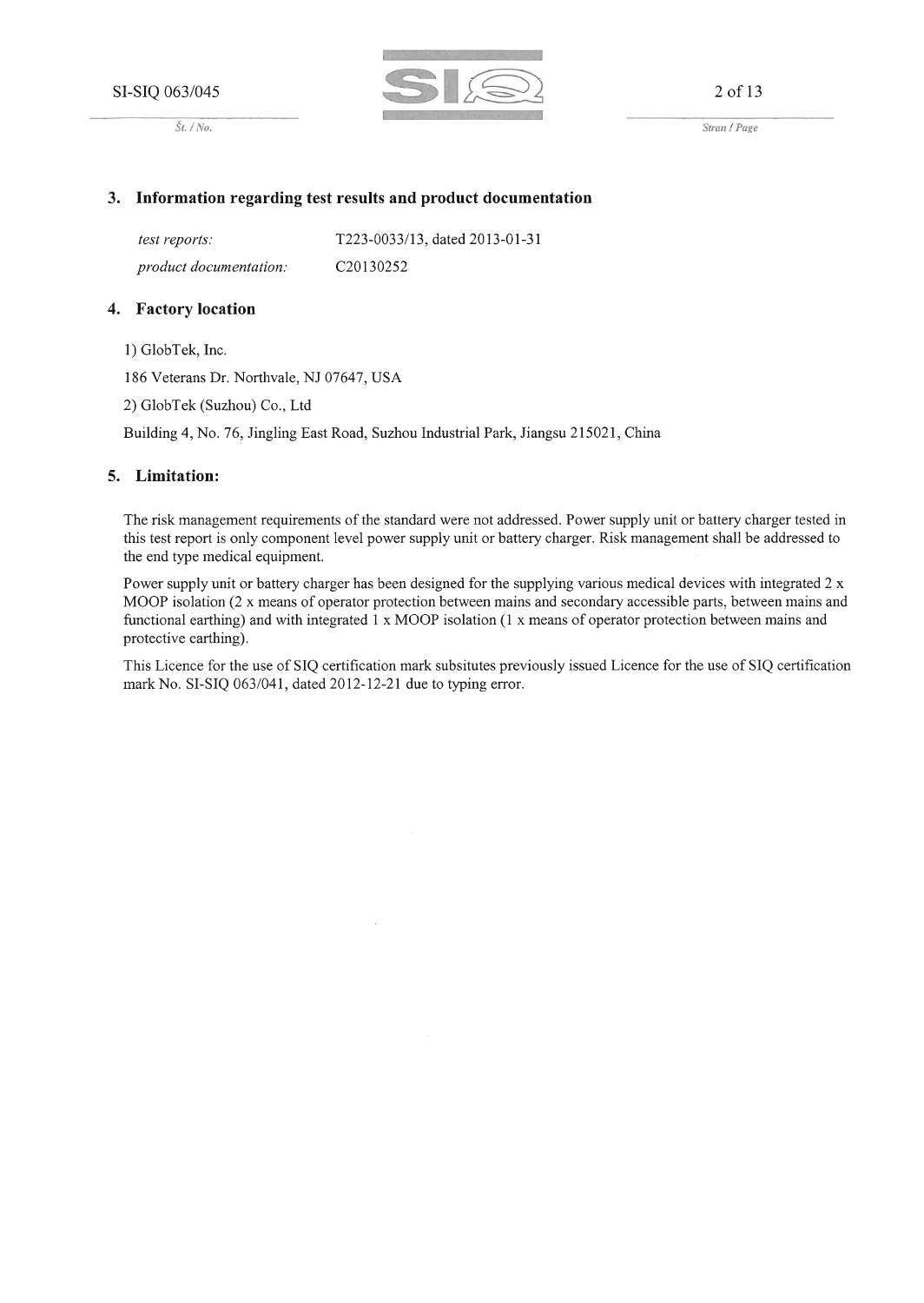*St.* / No.



3 of 13

*Strall* / *Page*

## **6. List of components**

| Component/<br>Part No.         | Manufacturer/<br><b>Trademark</b> | <b>Type No./model</b><br>No. | <b>Technical data</b>                                | Standard No./,<br><b>Edition</b> | Mark(s) $\&$<br><b>Certificates of</b><br>conformity <sup>1</sup> |
|--------------------------------|-----------------------------------|------------------------------|------------------------------------------------------|----------------------------------|-------------------------------------------------------------------|
| GTM91120-30VV-X.X-TB           |                                   |                              |                                                      |                                  |                                                                   |
| Enclosure                      | $+$ SABIC                         | SE1X                         | Rated min. 94V-1 at min.                             | IEC/EN                           | Accepted                                                          |
| (electrical,<br>mechanical,    | Innovative<br>Plastics            | SE1                          | 2,0 mm thickness; $RTI =$<br>95°C                    | $60601 - 1$<br>(OMFZ2)           |                                                                   |
| fire)                          |                                   | <b>SE100</b>                 | Overall dimensions: 102                              |                                  | <b>UR E45329</b>                                                  |
|                                |                                   | <b>HF500R</b>                | by 47 by 37 mm                                       |                                  |                                                                   |
|                                |                                   | CX7211                       | Top and bottom cover are<br>ultrasonic welded.       |                                  |                                                                   |
|                                |                                   | EXCY0098                     |                                                      |                                  |                                                                   |
|                                |                                   | C2950                        |                                                      |                                  |                                                                   |
| Enclosure                      | $+$ Tejin<br>Chemicals            | LN-1250P                     | Rated min. 94V-1 at min.<br>2,0mm thickness; $RTI =$ | IEC/EN<br>60601-1                | Accepted                                                          |
| (electrical,<br>mechanical,    |                                   | LN-1250G                     | $125^{\circ}$ C                                      | (QMFZ2)                          | <b>UR E50075</b>                                                  |
| fire)<br>Alternative           |                                   |                              | Overall dimensions: 102<br>by 47 by 37 mm            |                                  |                                                                   |
|                                |                                   |                              | Top and bottom cover are<br>ultrasonic welded.       |                                  |                                                                   |
| Insulation foil<br>between PCB | + SKC CO LTD                      | <b>SH71S</b>                 | Rated VTM-2 at min<br>0,076 mm thickness; RTi        | <b>IEC/EN</b><br>60601-1         | Accepted                                                          |
| bottom side<br>and enclosure   |                                   |                              | $= 105$ °C                                           | (QMFZ2)                          | <b>UR E74359</b>                                                  |
|                                |                                   |                              | OD: 91 by 40 mm;<br>thickness 0,43 mm                |                                  |                                                                   |
| PCB                            | + Brite Plus<br>Electronics       | DGV0-3A                      | OD: 90 by 39 mm;<br>thickness 1,6 mm                 | IEC/EN<br>60601-1                | Accepted                                                          |
|                                | (Suzhou)                          |                              | Rated 94V-0; 130°C                                   | (ZPMV2)                          | <b>URE177671</b>                                                  |
| Appliance<br>inlet CON1        | + Zhejiang LECI<br>Electronics    | $DB-6$                       | 250 Vac; 2,5A; 3 pins                                | <b>IEC/EN</b><br>60320-1         | VDE 40032465                                                      |
| Class I units                  |                                   |                              |                                                      | (AXUT2)<br>(AXUT8)               | cURus E302229                                                     |
| Appliance<br>inlet CON1        | + Tecx-Unions<br>Technology Corp  | TU-333                       | 250 Vac; 2,5A; 3 pins                                | <b>IEC/EN</b><br>60320-1         | VDE 40005430                                                      |
| Class I units                  |                                   |                              |                                                      | (AXUT2)                          | <b>UR E220004</b>                                                 |
| Alternative                    |                                   |                              |                                                      |                                  |                                                                   |
| Appliance<br>inlet CON1        | + Rich Bay Co<br>Ltd              | R-30790                      | 250 Vac; 2,5A; 3 pins                                | <b>IEC/EN</b><br>60320-1         | VDE 40030381                                                      |
| Class I units                  |                                   |                              |                                                      | (AXUT2)                          | UR E184638                                                        |
| Alternative                    |                                   |                              |                                                      |                                  |                                                                   |

والمحارب والمستوات والمستورثين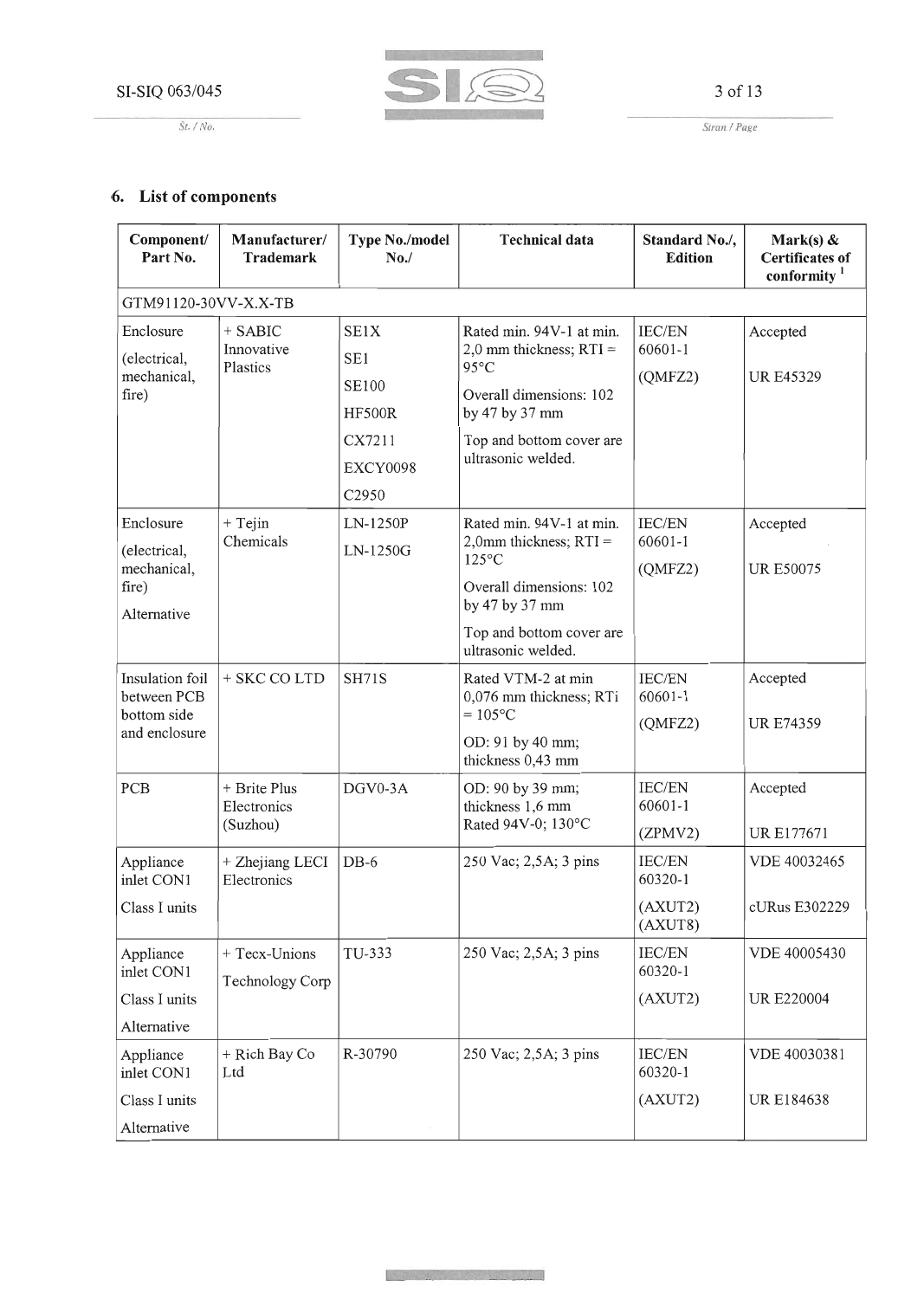Sf. *I No.*



#### 4 of 13

*Stran* / *Page* 

| Appliance<br>inlet CON1                       | + Sun Fair<br>Electric Wire                                      | $S-02$        | 250 Vac; 2,5A; 3 pins                     | <b>IEC/EN</b><br>60320-1 | VDE 40034448      |  |  |
|-----------------------------------------------|------------------------------------------------------------------|---------------|-------------------------------------------|--------------------------|-------------------|--|--|
| Class I units                                 | & Cable (HK) Co<br>Ltd                                           |               |                                           | (AXUT2)<br>(AXUT8)       | cURus E226643     |  |  |
| Alternative                                   |                                                                  |               |                                           |                          |                   |  |  |
| Appliance<br>inlet CON1                       | $+$ DLK<br>Electronics                                           | $CDJ-2$       | 250 Vac; 2,5A; 3 pins                     | IEC/EN<br>60320-1        | VDE 40015580      |  |  |
| Class I units<br>Alternative                  | Technology Co<br>Ltd                                             |               |                                           | (AXUT2)<br>(AXUT8)       | cURus E217394     |  |  |
| Appliance<br>inlet CON1                       | + Zhejiang LECI<br>Electronics                                   | $DB-8$        | 250 Vac; 2,5A; 2 pins                     | <b>IEC/EN</b><br>60320-1 | VDE 40032028      |  |  |
| Class II units                                |                                                                  |               |                                           | (AXUT2)                  | <b>URE302229</b>  |  |  |
| Appliance<br>inlet CON1                       | + Delikang<br>Electronics                                        | $CDJ-8$       | 250 Vac; 2,5A; 2 pins                     | IEC/EN<br>60320-1        | VDE 40025531      |  |  |
| Class II units<br>Alternative                 | Technology Co<br>Ltd                                             |               |                                           | (AXUT2)                  | UR E217394        |  |  |
| Appliance<br>inlet CON1                       | + Rich Bay Co<br>Ltd                                             | R-201SN90     | 250 Vac; 2,5A; 2 pins                     | <b>IEC/EN</b><br>60320-1 | VDE 40030384      |  |  |
| Class II units                                |                                                                  |               |                                           | (AXUT2)                  | <b>URE184638</b>  |  |  |
| Alternative                                   |                                                                  |               |                                           |                          |                   |  |  |
| Appliance<br>inlet CON1                       | + Sun Fair<br>Electric Wire                                      | $S-01$        | 250 Vac; 2,5A; 2 pins                     | <b>IEC/EN</b><br>60320-1 | VDE 40034449      |  |  |
| Class II units<br>Alternative                 | & Cable (HK) Co<br>Ltd                                           |               |                                           | (AXUT2)                  | <b>UR E226643</b> |  |  |
| Appliance<br>inlet CON1                       | $+$ Tecx-unions<br>Technology Corp                               | SO-222 series | 250 Vac; 2,5A; 2 pins                     | IEC/EN<br>60601-1        | VDE 40020337      |  |  |
| Class II units<br>Alternative                 |                                                                  |               |                                           | (AXUT2)                  | <b>UR E220004</b> |  |  |
| Thermal pad<br>between sec.                   | + Pioneer<br>Material                                            | PMP-P-300     | OD: 22 by 10 mm;<br>thickness min. 0,4 mm | IEC/EN<br>60601-1        | Accepted          |  |  |
| heatsink and<br>transformer T1                | Precision Tech.                                                  |               | Rated 94V-0; 150°C                        | (OMFZ2)                  | <b>UR E153203</b> |  |  |
| Functional<br>ground wire                     | + KUNSHAN<br><b>NEW</b>                                          | 1015          | Min.300V; 105°C; VW-1;<br>18AWG or better | IEC/EN<br>60601-1        | Accepted          |  |  |
| Class I units                                 | <b>ZHICHENG</b><br><b>ELECTRONICS</b><br>TECHNOLOGIE<br>S CO LTD |               |                                           | (AVLV2)                  | UR E237831        |  |  |
| Shrink tubing<br>on functional<br>ground wire | + Shenzhen Woer<br>Heat-Shrinkable<br>Material                   | <b>RSFR-H</b> | Rated: Min. 300V; 125°C;<br>$VW-1$        | <b>IEC/EN</b><br>60601-1 | Accepted          |  |  |
| Class I units                                 |                                                                  |               |                                           | (YDPU2)                  | <b>UR E203950</b> |  |  |
| GTM91120-30VV-X.X-PB                          |                                                                  |               |                                           |                          |                   |  |  |

ije područil i do pomoćni pravo u dosta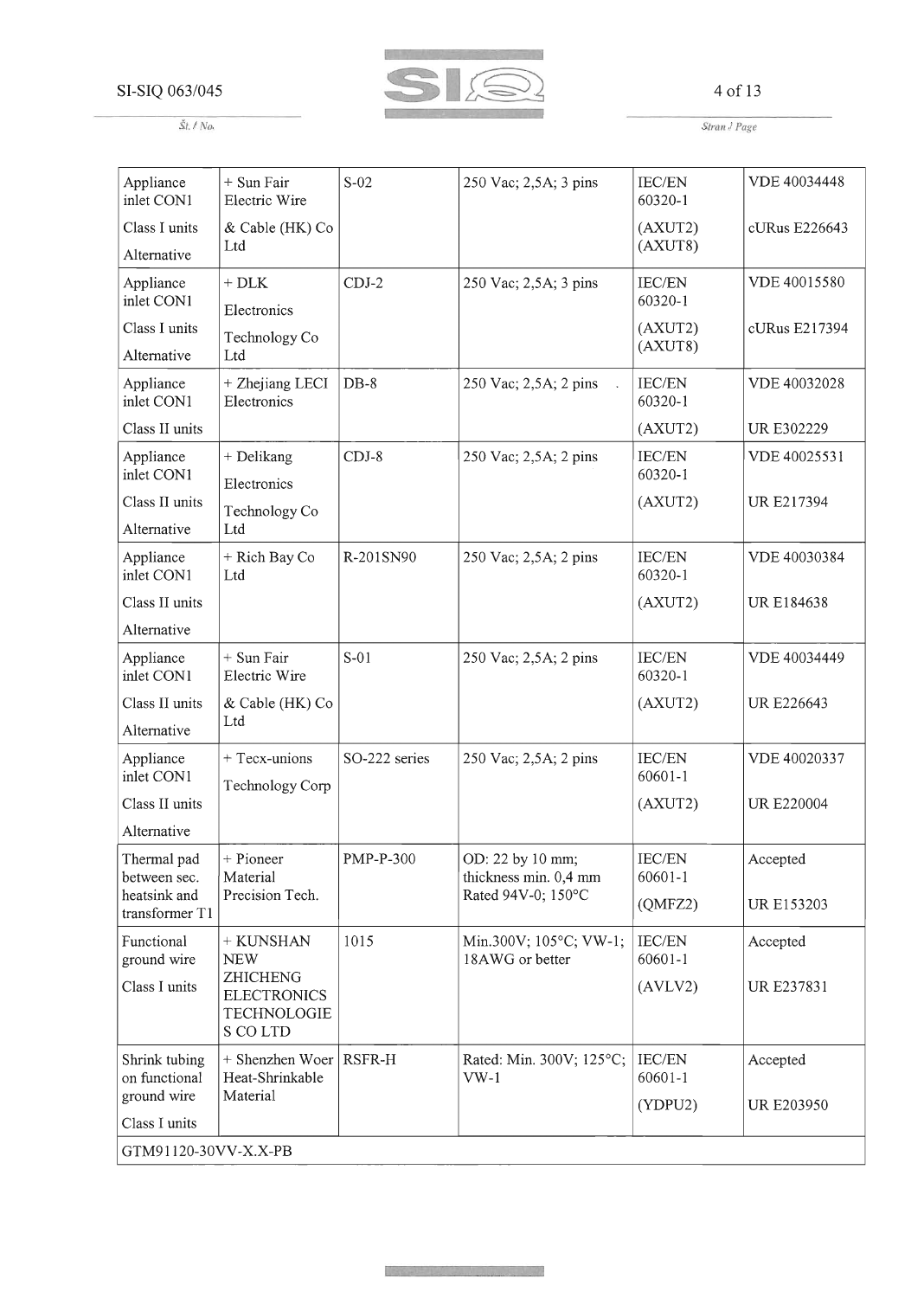

## 5 of 13

Stran / Page

| Enclosure<br>cover<br>Potting                     | $+$ SABIC<br>Innovative<br>Plastics<br>+Dong Guan Shi                               | SE1X<br>SE1<br><b>SE100</b><br><b>HF500R</b><br>CX7211<br>EXCY0098<br>C2950<br>808A/B | Rated min. 94V-1 at min.<br>2,0 mm thickness;<br>$RTI = 95°C$<br>Overall dimensions:<br>97 by 45 by 32 mm<br>Rated 94V-0; 90°C                                         | <b>IEC/EN</b><br>60601-1<br>(QMFZ2)<br>IEC/EN | Accepted<br><b>UR E45329</b><br>Accepted |
|---------------------------------------------------|-------------------------------------------------------------------------------------|---------------------------------------------------------------------------------------|------------------------------------------------------------------------------------------------------------------------------------------------------------------------|-----------------------------------------------|------------------------------------------|
| material                                          | Pai<br>Hua Chuang<br>Material<br><b>FTY</b>                                         |                                                                                       |                                                                                                                                                                        | 60601-1<br>(QMFZ2)<br>(QMFZ8)                 | cURus E304477                            |
| Potting<br>material<br>Alternative                | + SUZHOU<br><b>POCHELY</b><br><b>ELECTRONIC</b><br><b>MATERIAL CO</b><br><b>LTD</b> | HB-5225A/B                                                                            | Rated 94V-0; 90°C                                                                                                                                                      | IEC/EN<br>60601-1<br>(QMFZ2)                  | Accepted<br><b>UR E304947</b>            |
| PCB                                               | + Brite Plus<br>Electronics<br>(Suzhou)                                             | DGV0-3A                                                                               | OD: 90 by 39 mm;<br>thickness 1,6 mm<br>Rated 94V-0; 130°C                                                                                                             | <b>IEC/EN</b><br>60601-1<br>(ZPMV2)           | Accepted<br><b>URE177671</b>             |
| Input<br>connection<br>wiring                     | + Kunshan<br>Zhicheng<br>Electronic<br>Technology                                   | 1015 or 2468                                                                          | Min300V; 105°C; VW-1;<br>18AWG or better                                                                                                                               | IEC/EN<br>60601-1<br>(AVLV2 or<br>ZJCZ)       | Accepted<br><b>URE237831</b>             |
| GTM91120-30VV-X.X-FB                              |                                                                                     |                                                                                       |                                                                                                                                                                        |                                               |                                          |
| PCB                                               | + Brite Plus<br>Electronics<br>(Suzhou)                                             | DGV0-3A                                                                               | OD: 102 by 51 mm;<br>thickness 1,6 mm<br>Rated 94V-0; 130°C                                                                                                            | IEC/EN<br>60601-1<br>(ZPMV2)                  | Accepted<br><b>URE177671</b>             |
| Input<br>connector<br>CON1                        | + Neltron<br>Industrial Co.,<br>Ltd.                                                | 2114S                                                                                 | Min 240V; Min1.5A;<br>Flame class min. V-2;                                                                                                                            | <b>IEC/EN</b><br>60601-1<br>(ECBT2)           | Accepted<br>UR E144392                   |
|                                                   |                                                                                     | GTM91128LI1CEL; GTM91128LI2CEL; GTM91128LI3CEL                                        |                                                                                                                                                                        |                                               |                                          |
| Enclosure<br>(electrical,<br>mechanical,<br>fire) | $+$ SABIC<br>Innovative<br>Plastics                                                 | SE1X<br>SE <sub>1</sub><br>SE100<br><b>HF500R</b><br>CX7211<br>EXCY0098<br>C2950      | Rated min. 94V-1 at min.<br>2,0 mm thickness; $RTI =$<br>$95^{\circ}$ C<br>Overall dimensions: 118<br>by 53 by 37 mm<br>Top and bottom cover are<br>ultrasonic welded. | <b>IEC/EN</b><br>60601-1<br>(QMFZ2)           | Accepted<br><b>UR E45329</b>             |

 $\check{S}t.$  / No.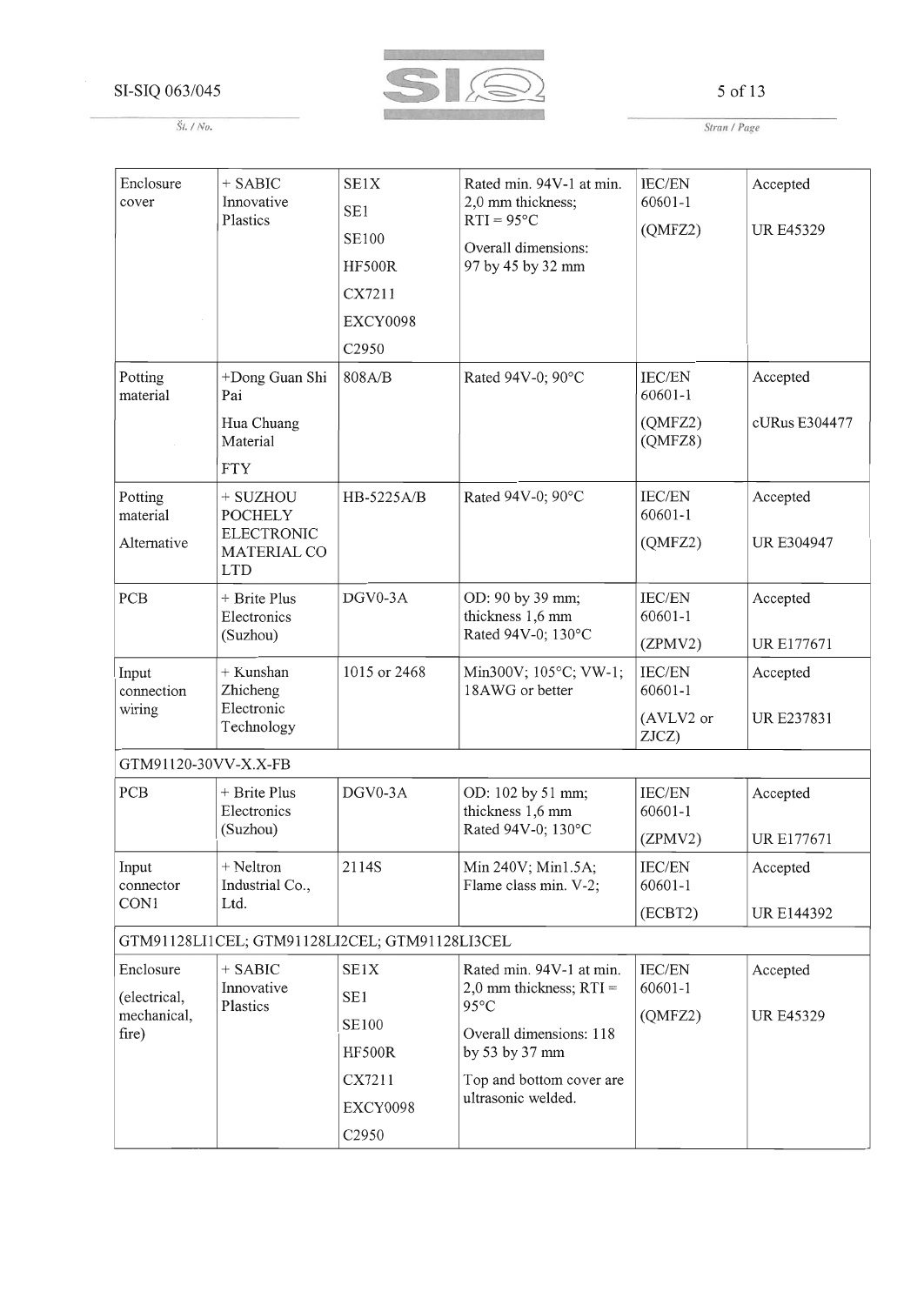

#### 6 of 13

*St./No.*

*Stran* / *Page*

| Enclosure<br>(electrical,      | $+$ Tejin<br>Chemicals          | LN-1250P<br>LN-1250G | Rated min. 94V-1 at min.<br>2,0 mm thickness; $RTI =$ | <b>IEC/EN</b><br>60601-1     | Accepted          |
|--------------------------------|---------------------------------|----------------------|-------------------------------------------------------|------------------------------|-------------------|
| mechanical,                    |                                 |                      | $125^{\circ}$ C                                       | (OMFZ2)                      | <b>UR E50075</b>  |
| fire)<br>Alternative           |                                 |                      | Overall dimensions: 118<br>by 53 by 37 mm             |                              |                   |
|                                |                                 |                      | Top and bottom cover are<br>ultrasonic welded.        |                              |                   |
| Insulation foil<br>between PCB | + SKC CO LTD                    | <b>SH71S</b>         | Rated VTM-2 at min<br>0,076 mm thickness; RTi         | IEC/EN<br>60601-1            | Accepted          |
| bottom side<br>and enclosure   |                                 |                      | $= 105$ °C                                            | (QMFZ2)                      | <b>UR E74359</b>  |
|                                |                                 |                      | OD: 106 by 48 mm;<br>thickness 0,43 mm                |                              |                   |
| PCB                            | + Brite Plus<br>Electronics     | DGV0-3A              | OD: 105 by 47 mm;<br>thickness 1,6 mm                 | <b>IEC/EN</b><br>$60601 - 1$ | Accepted          |
|                                | (Suzhou)                        |                      | Rated 94V-0; 130°C                                    | (ZPMV2)                      | <b>URE177671</b>  |
| PCB Control<br>board           | + Suzhou Yilihua<br>Electronics | YLH-2                | OD: 27 by 21 mm;<br>thickness 1,6 mm                  | <b>IEC/EN</b><br>60601-1     | Accepted          |
|                                |                                 |                      | Rated 94V-0; 130°C                                    | (ZPMV2)                      | UR E251781        |
| Appliance<br>inlet CON1        | + Zhejiang LECI<br>Electronics  | $DB-8$               | 250 Vac; 2,5A; 2 pins                                 | IEC/EN<br>60320-1            | VDE 40032028      |
| Class II units                 |                                 |                      |                                                       | (AXUT2)                      | <b>URE302229</b>  |
| Appliance<br>inlet CON1        | + Delikang                      | $CDJ-8$              | 250 Vac; 2,5A; 2 pins                                 | <b>IEC/EN</b><br>60320-1     | VDE 40025531      |
| Class II units                 | Electronics                     |                      |                                                       | (AXUT2)                      | <b>UR E217394</b> |
| Alternative                    | Technology Co<br>Ltd            |                      |                                                       |                              |                   |
| Appliance<br>inlet CON1        | + Rich Bay Co<br>Ltd            | R-201SN90            | 250 Vac; 2,5A; 2 pins                                 | <b>IEC/EN</b><br>60320-1     | VDE 40030384      |
| Class II units                 |                                 |                      |                                                       | (AXUT2)                      | <b>URE184638</b>  |
| Alternative                    |                                 |                      |                                                       |                              |                   |
| Appliance<br>inlet CON1        | $+$ Sun Fair<br>Electric Wire   | $S-01$               | 250 Vac; 2,5A; 2 pins                                 | IEC/EN<br>60320-1            | VDE 40034449      |
| Class II units                 | & Cable (HK) Co                 |                      |                                                       | (AXUT2)                      | <b>UR E226643</b> |
| Alternative                    | Ltd                             |                      |                                                       |                              |                   |
| Appliance                      | + Tecx-unions                   | SO-222 series        | 250 Vac; 2,5A; 2 pins                                 | IEC/EN                       | VDE 40020337      |
| inlet CON1                     | Technology Corp                 |                      |                                                       | 60601-1                      |                   |
| Class II units                 |                                 |                      |                                                       | (AXUT2)                      | <b>UR E220004</b> |
| Alternative                    |                                 |                      |                                                       |                              |                   |
| For all models                 |                                 |                      |                                                       |                              |                   |
| Fuse F1, F2                    | Walter Electronic               | ICP                  | T3,15A; 250Vac                                        | <b>IEC/EN 60127</b>          | VDE 40012824      |
|                                |                                 | 2010                 | $3,6 \times 10$ mm; pigtail leads                     | (JDYX2)<br>(JDYX8)           | cURus E56092      |

Nataly - Skiller water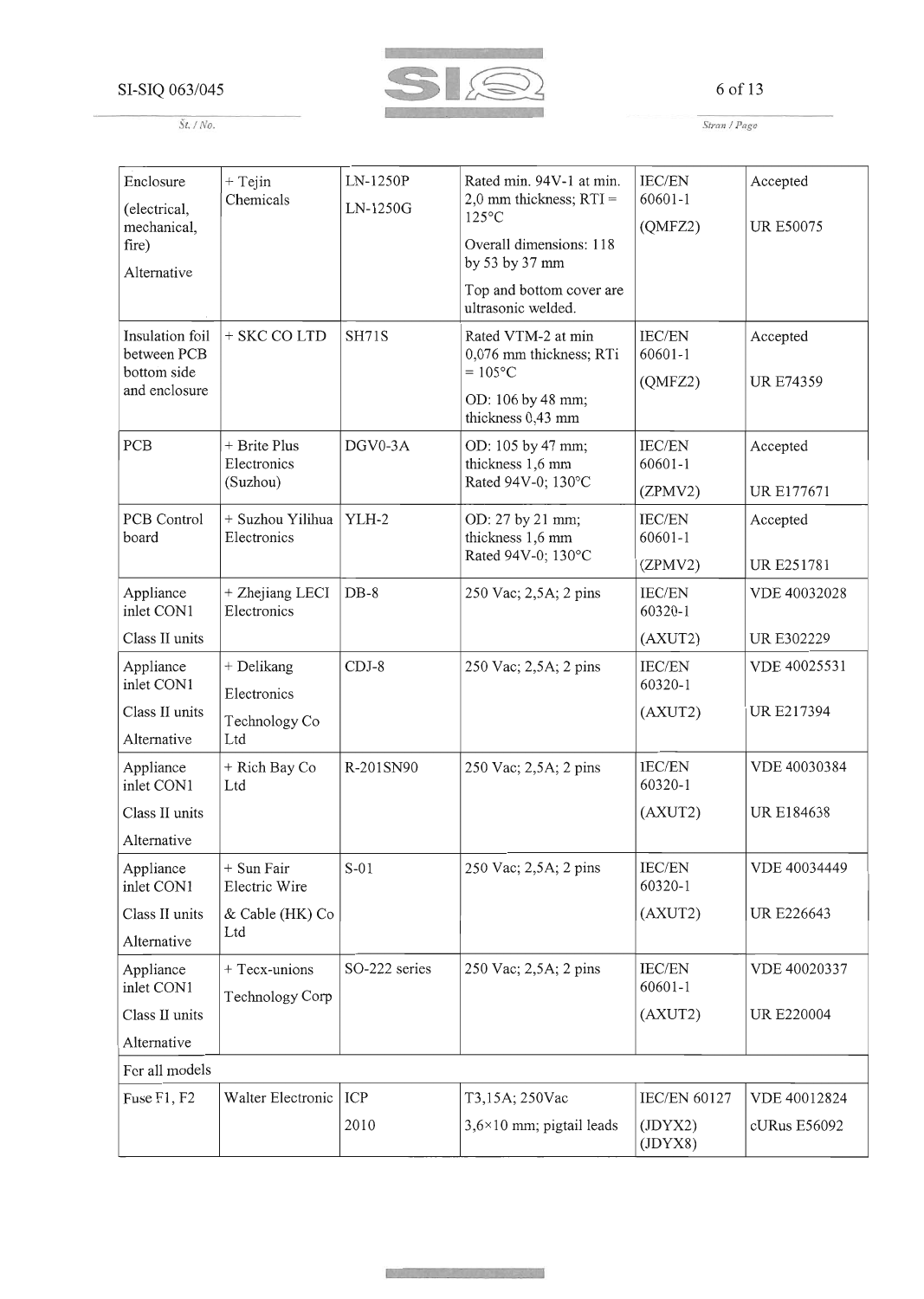*St.* / *No.*



#### 7 of 13

*Stran* / *Page*

| Fuse F1, F2                  | + Zhongshan                                    | <b>RTI-10</b>      | T3,15A; 250Vac                    | <b>IEC/EN 60127</b>  | <b>VDE</b>        |
|------------------------------|------------------------------------------------|--------------------|-----------------------------------|----------------------|-------------------|
| Alternative                  | Lanbao Electrical<br>Appliances                |                    | $3,6 \times 10$ mm; pigtail leads | (JDYX)<br>(JDYX7)    | cULus E213695     |
| Fuse F1, F2                  | Conquer                                        | <b>MST</b>         | T3,15A; 250Vac                    | <b>IEC/EN 60127</b>  | <b>VDE</b>        |
| Alternative                  |                                                |                    | 8,35 x 4,3 x 7,7 mm               | (JDYX2)<br>(JDYX8)   | cURus E82636      |
| Fuse F1, F2<br>shrink tubing | + Shenzhen Woer<br>Heat-Shrinkable<br>Material | RSFR-H             | Rated: 600V; 125°C; VW-           | IEC/EN<br>60601-1    | Accepted          |
|                              |                                                |                    |                                   | (YDPU2)              | <b>UR E203950</b> |
| Varistor MOV                 | + Thinking                                     | TVR07471           | 300 Vrms; 385 Vdc                 | IEC/EN 61051-        | <b>VDE 5944</b>   |
| (Optional)                   |                                                |                    | diameter: 7 mm                    | 2<br>(VZCA2)         | UR E314979        |
| Varistor MOV                 | $+$ Thinking                                   | TVR10471           | 300 Vrms; 385 Vdc                 | <b>IEC/EN 61051-</b> | <b>VDE 5944</b>   |
| (Optional)                   |                                                |                    | diameter: 10 mm                   | 2                    | UR E314979        |
| Alternative                  |                                                |                    |                                   | (VZCA2)              |                   |
| Varistor MOV                 | + Thinking                                     | TVR14471           | 300 Vrms; 385 Vdc                 | IEC/EN 61051-        | <b>VDE 5944</b>   |
| (Optional)                   |                                                |                    | diameter: 14 mm                   | $\overline{2}$       | <b>URE314979</b>  |
| Alternative                  |                                                |                    |                                   | (VZCA2)              |                   |
| Varistor MOV                 | + Joyin Co., Ltd.                              | JVR07N471K         | 300 Vrms; 385 Vdc                 | IEC/EN 61051-        | <b>VDE 5937</b>   |
| (Optional)                   |                                                |                    | diameter: 7 mm                    | 2                    | <b>URE325508</b>  |
| Alternative                  |                                                |                    |                                   | (VZCA2)              |                   |
| Varistor MOV                 | + Joyin Co., Ltd.                              | JVR10N471K         | 300 Vrms; 385 Vdc                 | IEC/EN 61051-        | <b>VDE 5937</b>   |
| (Optional)                   |                                                |                    | diameter: 10 mm                   | $\mathbf{2}$         | <b>URE325508</b>  |
| Alternative                  |                                                |                    |                                   | (VZCA2)              |                   |
|                              | Varistor MOV $+$ Joyin Co., Ltd. VVR14N471K    |                    | 300 Vrms; 385 Vdc                 | IEC/EN 61051-        | <b>VDE 5937</b>   |
| (Optional)                   |                                                |                    | diameter: 14 mm                   | 2<br>(VZCA2)         | <b>URE325508</b>  |
| Alternative                  |                                                |                    |                                   |                      |                   |
| Varistor MOV                 | + Centra                                       | CNR-07D471K        | 300 Vrms; 385 Vdc                 | IEC/EN 61051-        | VDE 40008220      |
| (Optional)                   |                                                |                    | diameter: 7 mm                    | 2                    | UR E316325        |
| Alternative                  |                                                |                    |                                   | (VZCA2)              |                   |
| Varistor MOV                 | + Centra                                       | <b>CNR-10D471K</b> | 300 Vrms; 385 Vdc                 | IEC/EN 61051-        | VDE 40008220      |
| (Optional)                   |                                                |                    | diameter: 10 mm                   | $\overline{2}$       | UR E316325        |
| Alternative                  |                                                |                    |                                   | (VZCA2)              |                   |
| Varistor MOV                 | + Centra                                       | <b>CNR-14D471K</b> | 300 Vrms; 385 Vdc                 | IEC/EN 61051-        | VDE 40008220      |
| (Optional)                   |                                                |                    | diameter: 14 mm                   | 2                    | UR E316325        |
| Alternative                  |                                                |                    |                                   | (VZCA2)              |                   |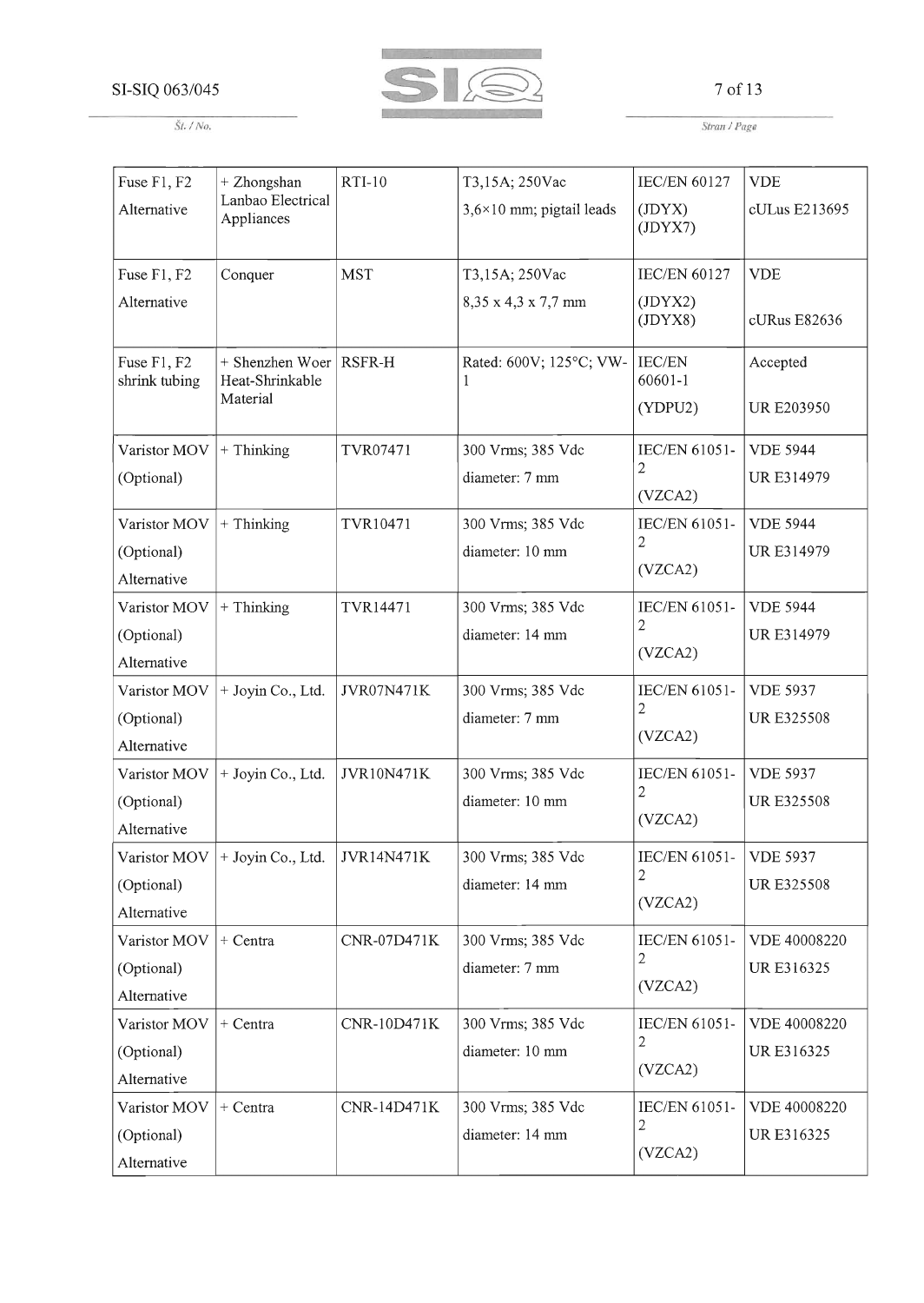

## 8 of 13

*St.* / *No.*

*Strall* / *Page*

| Varistor MOV       | + Success                    | <b>SVR07D471K</b> | 300 Vrms; 385 Vdc                           | IEC/EN 61051-                | <b>VDE 123677</b> |
|--------------------|------------------------------|-------------------|---------------------------------------------|------------------------------|-------------------|
| (Optional)         | Electronics                  |                   | diameter: 7 mm                              | 2                            | <b>URE330256</b>  |
| Alternative        |                              |                   |                                             | (VZCA2)                      |                   |
| Varistor MOV       | + Success                    | SVR10D471K        | 300 Vrms; 385 Vdc                           | IEC/EN 61051-                | VDE 40030401      |
| (Optional)         | Electronics                  |                   | diameter: 10 mm                             | 2                            | <b>UR E330256</b> |
| Alternative        |                              |                   |                                             | (VZCA2)                      |                   |
| Varistor MOV       | + Success                    | SVR14D471K        | 300 Vrms; 385 Vdc                           | IEC/EN 61051-                | VDE 40030401      |
| (Optional)         | Electronics                  |                   | diameter: 10 mm                             | 2                            | UR E330256        |
| Alternative        |                              |                   |                                             | (VZCA2)                      |                   |
| Varistor MOV       | + Ceramate                   | GNR07D471K        | 300 Vrms; 385 Vdc                           | IEC/EN 61051-                | VDE 40031745      |
| (Optional)         | Techn. Co., Ltd.             |                   | diameter: 7 mm                              | 2                            | UR E315429        |
| Alternative        |                              |                   |                                             | (VZCA2)                      |                   |
| Varistor MOV       | + Ceramate                   | GNR10D471K        | 300 Vrms; 385 Vdc                           | IEC/EN 61051-                | VDE 40031745      |
| (Optional)         | Techn. Co., Ltd.             |                   | diameter: 10 mm                             | 2                            | <b>URE315429</b>  |
| Alternative        |                              |                   |                                             | (VZCA2)                      |                   |
| Varistor MOV       | $+$ Ceramate                 | GNR14D471K        | 300 Vrms; 385 Vdc                           | IEC/EN 61051-                | VDE 40031745      |
| (Optional)         | Techn. Co., Ltd.             |                   | diameter: 14 mm                             | 2                            | UR E315429        |
| Alternative        |                              |                   |                                             | (VZCA2)                      |                   |
| Varistor MOV       | + Brightking                 | 07D471K           | 300 Vrms; 385 Vdc                           | IEC/EN 61051-                | VDE 40027827      |
| (Optional)         | (Shenzhen) Co.,<br>Ltd.      |                   | diameter: 7 mm                              | 2                            | UR E327997        |
| Alternative        |                              |                   |                                             | (VZCA2)                      |                   |
| Varistor MOV       | + Brightking                 | 10D471K           | 300 Vrms; 385 Vdc                           | IEC/EN 61051-                | VDE 40027827      |
| (Optional)         | (Shenzhen) Co.,<br>Ltd.      |                   | diameter: 10 mm                             | 2                            | <b>UR E327997</b> |
| Alternative        |                              |                   |                                             | (VZCA2)                      |                   |
| Varistor MOV       | + Brightking                 | 14D471K           | 300 Vrms; 385 Vdc                           | IEC/EN 61051-   VDE 40027827 |                   |
| (Optional)         | (Shenzhen) Co.,<br>Ltd.      |                   | diameter: 14 mm                             | 2                            | <b>UR E327997</b> |
| Alternative        |                              |                   |                                             | (VZCA2)                      |                   |
| X-Capacitor<br>CX1 | $+$ Cheng Tung<br>Industrial | <b>CTX</b>        | Min. 250Vac; max.<br>$0,47 \mu F$ ; min. X2 | IEC/EN<br>60384-14           | VDE 40022642      |
|                    |                              |                   |                                             | (FOWX2)                      | <b>UR E193049</b> |
| X-Capacitor<br>CX1 | $+$ Dain<br>Electronics Co   | <b>MPX</b>        | Min. 250Vac; max.<br>0,47µF; min. X2        | IEC/EN<br>60384-14           | VDE 40018798      |
| Alternative        | Ltd                          |                   |                                             | (FOWX2)<br>(FOWX8)           | cURus E147776     |
| X-Capacitor<br>CX1 | + Ultra Tech<br>Xiphi        | <b>UTX</b>        | Min. 250Vac; max.<br>$0,47 \mu F$ ; min. X2 | <b>IEC/EN</b><br>60384-14    | VDE 40023119      |
| Alternative        |                              |                   |                                             | (FOWX2)                      | <b>UR E183780</b> |

**Report in the search of the Marine**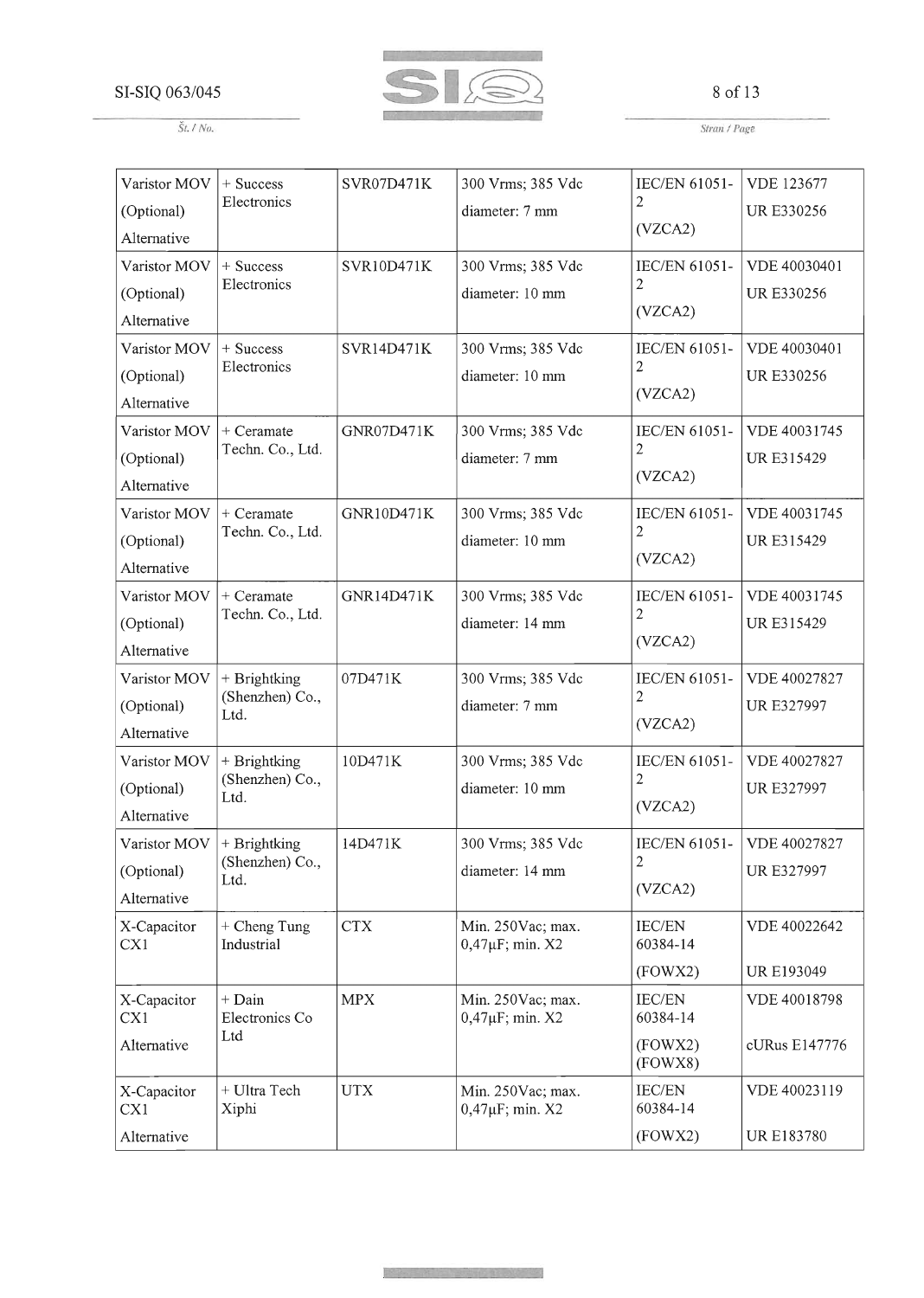

9 of 13

*Stran* / *Page*

| Y-Capacitor<br>CY1           | + Murata Mfg Co<br>Ltd                   | <b>KX</b> Series | Min. 250Vac; max.<br>620pF; min. Y1                      | <b>IEC/EN</b><br>60384-14 | VDE 40002796                           |
|------------------------------|------------------------------------------|------------------|----------------------------------------------------------|---------------------------|----------------------------------------|
|                              |                                          |                  |                                                          | (FOWX2)                   | <b>URE37921</b>                        |
| Y-Capacitor<br>CY1           | + SUCCESS                                | SE, SB           | Min. 250Vac; max.<br>620pF; min. Y1                      | IEC/EN<br>60384-14        | <b>VDE 121379</b><br><b>VDE 118218</b> |
| Alternative                  |                                          |                  |                                                          | (FOWX2)<br>(FOWX8)        | cURus E114280                          |
| Y-Capacitor<br>CY1           | $+ TDK$                                  | CD               | Min. 250Vac; max.<br>620pF; min. Y1                      | <b>IEC/EN</b><br>60384-14 | VDE124321                              |
| Alternative                  |                                          |                  |                                                          | (FOWX2)                   | <b>URE37861</b>                        |
| Y-Capacitor<br>CY1           | + WALSIN<br><b>TECHNOLOGY</b>            | AH               | Min. 250Vac; max.<br>620pF; min. Y1                      | <b>IEC/EN</b><br>60384-14 | VDE 40001804                           |
| Alternative                  | CORP                                     |                  |                                                          | (FOWX2)<br>(FOWX8)        | cURus E146544                          |
| Y-Capacitor<br>CY1           | + JYA-NAY CO<br><b>LTD</b>               | $J\!N$           | Min. 250Vac; max.<br>620pF; min. Y1                      | IEC/EN<br>60384-14        | VDE 40001831                           |
| Alternative                  |                                          |                  |                                                          | (FOWX2)<br>(FOWX8)        | cURus E201384                          |
| Inductor LF1                 | Suzhou Hejia<br>Electronics /<br>GlobTek | GTM91120-LF1     | Open type construction<br>OD: 15,5 by 16,0 by 12,0<br>mm | IEC/EN<br>60601-1         | Accepted                               |
|                              |                                          |                  | Rated: Min.17mH                                          |                           |                                        |
|                              |                                          |                  | Core: Ferrite                                            |                           |                                        |
|                              |                                          |                  | Coil: copper magnet wire<br>wound on bobbin              |                           |                                        |
|                              |                                          |                  | Bobbin: Rated V-0                                        |                           |                                        |
|                              |                                          |                  | Temperature Class: B                                     |                           |                                        |
| Diode D1, D2,<br>D3, D4      | + Micro<br>Commercial<br>Components      | FR207            | Rated: min 2A;<br>min 1000V                              | <b>IEC/EN</b><br>60601-1  | Accepted                               |
| Insulation tape              | + Jingjiang                              | PZ,              | Polyester tape130°C                                      | <b>IEC/EN</b>             | Accepted                               |
| on sec.<br>heatsink HS2      | Yahua Pressure-<br>sensitive<br>Adhesive | <b>CT</b>        | 0,05 mm thickness; 3<br>layers used                      | 60601-1<br>(OANZ2)        | <b>URE165111</b>                       |
| Transistor Q1                | + Unisonic<br>Technologies               | 7N60             | Rated: min 7A;<br>min 600V                               | IEC/EN<br>60601-1         | Accepted                               |
|                              |                                          |                  | Mounted on the prim.<br>heatsink HS1 by screw.           |                           |                                        |
| Electrolytic<br>capacitor C2 | + Nippon Chemi-<br>Con                   | <b>KMM</b>       | Rated: min.68µF;<br>min.400V; 105°C                      | <b>IEC/EN</b><br>60601-1  | Accepted                               |

**MARK SMARK AND STAR** 

*St.* / *No.*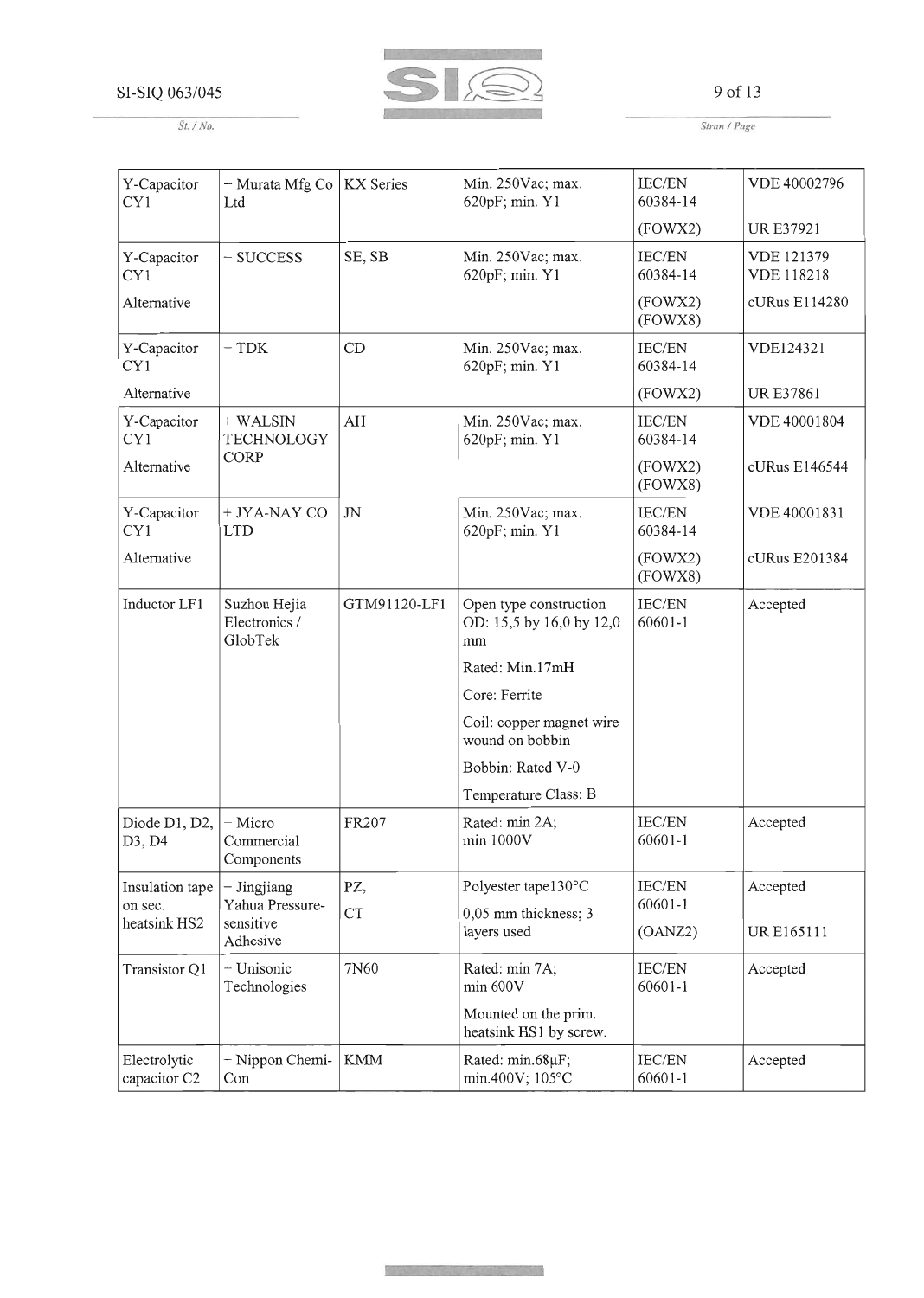

## 10 of 13

*Strall* / *Page*

| Transformer          | GlobTek | GT-3005001 | Open type construction                                                      | <b>IEC/EN</b> | Accepted |
|----------------------|---------|------------|-----------------------------------------------------------------------------|---------------|----------|
| $T1(5V-7,5V)$        |         |            | OD: 25 by 22 by 14 mm                                                       | 60601-1       |          |
|                      |         |            | Rating:<br>Input: 100-240V<br>Output: 5-7,5V                                |               |          |
|                      |         |            | Core: Ferrite, EE2218W                                                      |               |          |
|                      |         |            | Insulation is achieved by<br>triple insulation wire on<br>secondary winding |               |          |
|                      |         |            | Temperature Class: B                                                        |               |          |
| Transformer          | GlobTek | GT-3009001 | Open type construction                                                      | IEC/EN        | Accepted |
| T1<br>$(7,6V-10,5V)$ |         |            | OD: 25 by 22 by 14 mm                                                       | $60601 - 1$   |          |
|                      |         |            | Rating:<br>Input: 100-240V<br>Output: 7,6-10,5V                             |               |          |
|                      |         |            | Core: Ferrite, EE2218W                                                      |               |          |
|                      |         |            | Insulation is achieved by<br>triple insulation wire on<br>secondary winding |               |          |
|                      |         |            | Temperature Class: B                                                        |               |          |
| Transformer          | GlobTek | GT-3012001 | Open type construction                                                      | <b>IEC/EN</b> | Accepted |
| T1 (10,6V-<br>14,5V) |         |            | OD: 25 by 22 by 14 mm                                                       | 60601-1       |          |
|                      |         |            | Rating:<br>Input: 100-240V<br>Output: 10,6-14,5V                            |               |          |
|                      |         |            | Core: Ferrite, EE2218W                                                      |               |          |
|                      |         |            | Insulation is achieved by<br>triple insulation wire on<br>secondary winding |               |          |
|                      |         |            | Temperature Class: B                                                        |               |          |
| Transformer          | GlobTek | GT-3015001 | Open type construction                                                      | IEC/EN        | Accepted |
| T1 (14,6V-<br>19,5V) |         |            | OD: 25 by 22 by 14 mm                                                       | $60601 - 1$   |          |
|                      |         |            | Rating:<br>Input: 100-240V<br>Output: 14,6-19,5V                            |               |          |
|                      |         |            | Core: Ferrite, EE2218W                                                      |               |          |
|                      |         |            | Insulation is achieved by<br>triple insulation wire on<br>secondary winding |               |          |
|                      |         |            | Temperature Class: B                                                        |               |          |

أمنيه تستحيضه أروائهم يتماسح والمرام والمنافق

*St.* / *No.*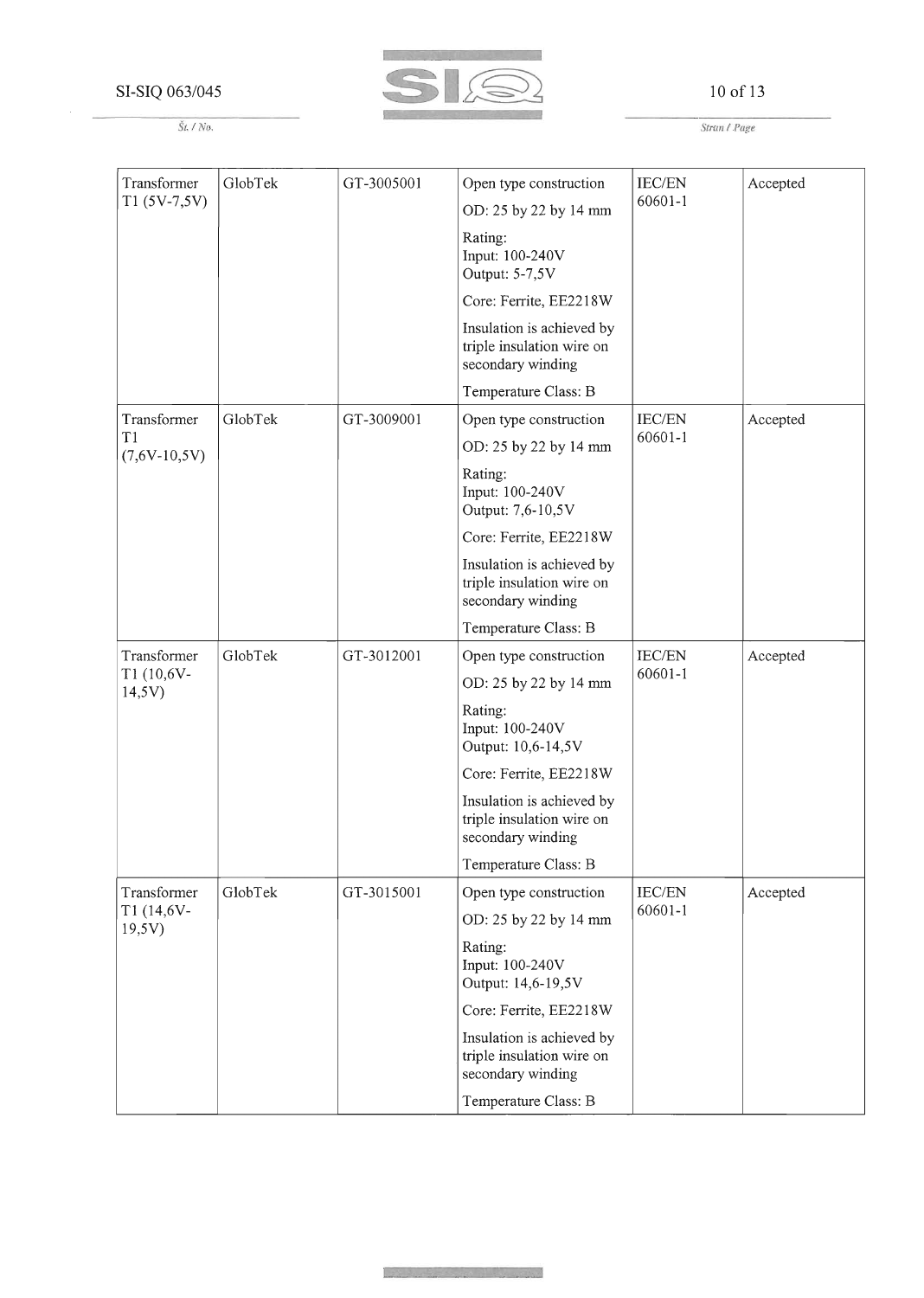

#### *St.* / No.

11 of 13

*Stran* / *Page*

| Transformer         | GlobTek                       | GT-3024001  | Open type construction                                                      | IEC/EN                       | Accepted          |
|---------------------|-------------------------------|-------------|-----------------------------------------------------------------------------|------------------------------|-------------------|
| T1<br>$(19,6V-24V)$ |                               |             | OD: 25 by 22 by 14 mm                                                       | 60601-1                      |                   |
|                     |                               |             | Rating:<br>Input: 100-240V<br>Output: 19,6-24V                              |                              |                   |
|                     |                               |             | Core: Ferrite, EE2218W                                                      |                              |                   |
|                     |                               |             | Insulation is achieved by<br>triple insulation wire on<br>secondary winding |                              |                   |
|                     |                               |             | Temperature Class: B                                                        |                              |                   |
| Transformer         | GlobTek                       | GT-3048001  | Open type construction                                                      | <b>IEC/EN</b>                | Accepted          |
| T1<br>$(24,1V-48V)$ |                               |             | OD: 25 by 22 by 14 mm                                                       | $60601 - 1$                  |                   |
|                     |                               |             | Rating:<br>Input: 100-240V<br>Output: 24,1-48V                              |                              |                   |
|                     |                               |             | Core: Ferrite, EE2218W                                                      |                              |                   |
|                     |                               |             | Insulation is achieved by<br>triple insulation wire on<br>secondary winding |                              |                   |
|                     |                               |             | Temperature Class: B                                                        |                              |                   |
| Transformer<br>T1   | Chang Chun<br>Plastics        | T375J       | Rated: UL94V-0 at min.<br>0,74 mm thickness;                                | <b>IEC/EN</b><br>60601-1     | Accepted          |
| Bobbin              |                               |             | min. 150°C                                                                  | (QMFZ2)                      | cURus E59481      |
| Alternative         |                               |             |                                                                             | (OMFZ8)                      |                   |
| Transformer<br>T1   | Sumitomo                      | PM-9820     | Rated: UL94V-0 at min.<br>0,74 mm thickness;                                | IEC/EN<br>60601-1            | Accepted          |
| Bobbin              |                               |             | min. 150°C                                                                  | (QMFZ2)                      | cURus E41429      |
| Alternative         |                               |             |                                                                             | (QMFZ8)                      |                   |
| Transformer<br>T1   | Hitachi Chemical              | CP-J-8800   | Rated: UL94V-0 at min.<br>0,74 mm thickness;                                | IEC/EN<br>$60601 - 1$        | Accepted          |
| Bobbin              |                               |             | min. 150°C                                                                  | (QMFZ2)                      | cURus E42956      |
| Alternative         |                               |             |                                                                             | (QMFZ8)                      |                   |
| Transformer<br>T1   | <b>JIANGSU</b><br>DARTONG M & | <b>UEW</b>  | Enamelled Cu-wire;<br>Diameter 0,35 and 0,19                                | <b>IEC/EN</b><br>$60601 - 1$ | Accepted          |
| Primary wire        | E CO LTD                      |             | mm<br>Min: 130°C                                                            | (OBMW2)                      | UR E237377        |
| Transformer         | Great leoflon                 | <b>TRWB</b> | Triple insulated wire                                                       | IEC/EN 60601-                | Accepted          |
| T1                  | industrial co ltd             |             | Diameter: 0,45 mm                                                           | 1 Annex L                    |                   |
| Secondary<br>wire   |                               |             | $130^{\circ}$ C                                                             | IEC/EN 60950-<br>1 Annex U   | <b>VDE 136581</b> |
|                     |                               |             |                                                                             | (OBIT2)                      | UR E211989        |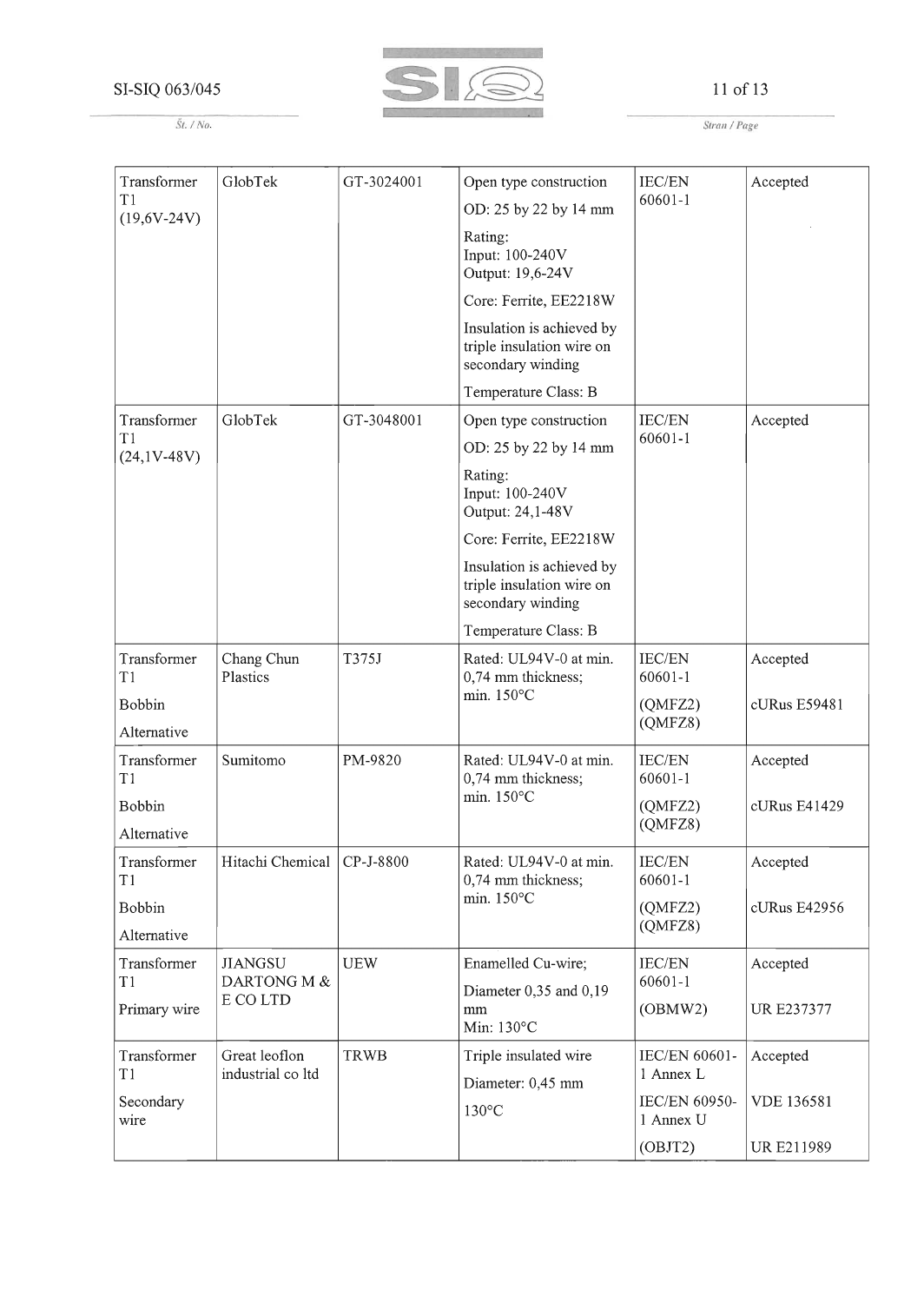

#### 12 of 13

*St.* / *No.*

*Stran* / *Page*

| Transformer<br>T <sub>1</sub>  | Cosmolink                             | TIW-M            | Triple insulated wire                            | IEC/EN 60601-<br>1 Annex L | Accepted           |
|--------------------------------|---------------------------------------|------------------|--------------------------------------------------|----------------------------|--------------------|
| Secondary<br>wire              |                                       |                  | Diameter: 0,45 mm<br>$130^{\circ}$ C             | IEC/EN 60950-<br>1 Annex U | <b>VDE 138053</b>  |
| Alternative                    |                                       |                  |                                                  | (OBIT2)                    | <b>URE213764</b>   |
| Transformer<br>T1              | Jingjiang Yahua<br>Pressure-sensitive | PZ,<br><b>CT</b> | Polyester tape130°C<br>0,025 mm and 0,05 mm      | <b>IEC/EN</b><br>60601-1   | Accepted           |
| Insulation tape                | Adhesive                              |                  | thickness                                        | (OANZ2)                    | UR E165111         |
| Transformer<br>T1              | Jingjiang jingyi                      | <b>JY25-A</b>    | Polyester tape130°C<br>0,025 mm and 0,05 mm      | IEC/EN<br>60601-1          | Accepted           |
| Insulation tape<br>Alternative |                                       |                  | thickness                                        | (OANZ2)                    | <b>UR E246950</b>  |
| Transformer<br>T1              | Great Holding<br>industrial           | <b>TFL</b>       | Rated: 150V; 200°C; VW-<br>1                     | IEC/EN<br>60601-1          | Accepted           |
| Tubing                         |                                       |                  |                                                  | (YDPU2)                    | UR E156256         |
| Optocoupler<br>U <sub>2</sub>  | + Everlight<br>Electronics Co         | EL817 series     | Dti $>0,5$ mm,                                   | IEC/EN 60950-<br>1:2005,   | FIMKO, VDE,<br>CQC |
|                                | Ltd                                   |                  | int. $cr > 6,0$ mm,<br>ext. $cr > 7,7$ mm,       | <b>VDE 0884</b>            |                    |
|                                |                                       |                  | Isolation 3000Vac min.,                          | GB4943.1-2011              |                    |
|                                |                                       |                  | 100°C min.,<br>Thermal cycling test              | (FPQU2)<br>(FPQU8)         | cURus E214129      |
| Optocoupler<br>U <sub>2</sub>  | + LITE-ON                             | LTV-817          | Dti $>0,6$ mm,                                   | IEC/EN 60950-<br>1:2005,   | <b>VDE 94722</b>   |
| Alternative                    |                                       |                  | int. $cr > 5,2mm$ ,<br>ext. $cr > 7,8$ mm,       | <b>VDE 0884</b>            |                    |
|                                |                                       |                  | Isolation 3000Vac min.,<br>100°C min.,           | GB4943.1-2011              |                    |
|                                |                                       |                  | Thermal cycling test                             | (FPQU2)<br>(FPQU8)         | cURus E113898      |
| Optocoupler                    | +TOSHIBA                              | <b>TLP781F</b>   | $Dti > 0,4mm$ ,                                  | IEC/EN 60950-              | <b>SEMKO</b>       |
| U <sub>2</sub>                 |                                       |                  | Ext $cr > 8,0$ mm,                               | 1                          | <b>VDE</b>         |
| Alternative                    |                                       |                  | Isolation 3000Vac min.,<br>$110^{\circ}$ C min., | <b>VDE0884</b><br>(FPQU2)  | cURus E67349       |
|                                |                                       |                  | Thermal cycling test                             | (FPQU8)                    |                    |
| Optocoupler<br>U2              | $+$ COSMO                             | K1010            | $Dti > 0,4mm$ ,                                  | IEC/EN 60950-<br>1:2005,   | FIMKO, VDE,<br>CQC |
| Alternative                    |                                       |                  | Int $cr > 5,3$ mm,                               | <b>VDE 0884</b>            |                    |
|                                |                                       |                  | Ext $cr > 8,0$ mm,                               | GB4943.1-2011              |                    |
|                                |                                       |                  | Isolation 3000Vac min.,<br>100°C min.,           | (FPQU2)<br>(FPQU8)         | cURus E169586      |
|                                |                                       |                  | Thermal cycling test                             |                            |                    |
| Diode D7                       | +Liteon                               | SBL3045CT        | Min. 10A; min.45V                                | <b>IEC/EN</b>              | Accepted           |
|                                |                                       |                  | Mounted on heatsink HS2                          | 60601-1                    |                    |